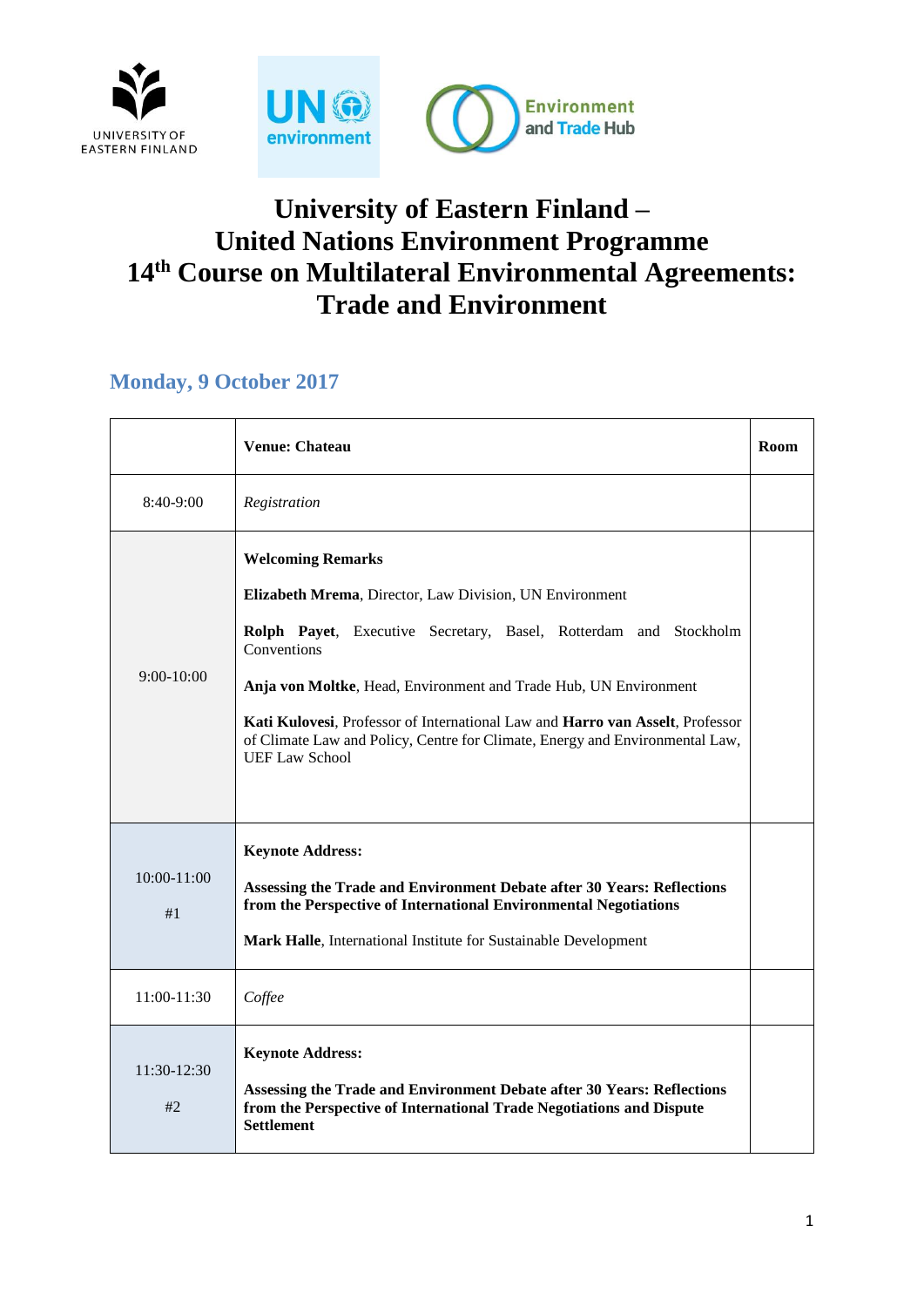|                   | Joost Pauwelyn, Professor of International Law, Geneva Graduate Institute of<br><b>International and Development Studies</b>                                                                                                                                                                              |  |
|-------------------|-----------------------------------------------------------------------------------------------------------------------------------------------------------------------------------------------------------------------------------------------------------------------------------------------------------|--|
| $12:30-13:30$     | Lunch                                                                                                                                                                                                                                                                                                     |  |
| $13:30-14:15$     | <b>Introduction to Course Participants and Resource Persons</b><br>Introduction to the Course, Elizabeth Mrema, Director, Law Division, UN<br>Environment and Seita Romppanen, Senior Lecturer in International<br>Environmental Law, Centre for Climate, Energy and Environmental Law, UEF<br>Law School |  |
| $14:15-14:30$     | Group photo of the 2017 Course                                                                                                                                                                                                                                                                            |  |
| $14:30-15:00$     | Coffee                                                                                                                                                                                                                                                                                                    |  |
| 15:00-17:00<br>#3 | <b>Introductory Exercise</b>                                                                                                                                                                                                                                                                              |  |
| 19:00             | Welcoming dinner at the Chateau                                                                                                                                                                                                                                                                           |  |

### **Tuesday, 10 October**

|                   | <b>Venue: Chateau</b>                                                                                                     | Room |
|-------------------|---------------------------------------------------------------------------------------------------------------------------|------|
| 10:00-11:00<br>#4 | <b>Introduction to MEA Negotiations</b><br>Elizabeth Mrema and Sylvia Bankobeza, Law Division, UN Environment             |      |
| 11:00-11:30       | Coffee                                                                                                                    |      |
| 11:30-13:00       | <b>Introduction to MEA Negotiations (continued)</b><br>Elizabeth Mrema and Sylvia Bankobeza, Law Division, UN Environment |      |
| 13:00-14:00       | Lunch                                                                                                                     |      |
| 14:00-15:00<br>#5 | Introduction to the SDGs and Agenda 2030<br>Jamil Ahmad, Deputy Director, UN Environment New York Office                  |      |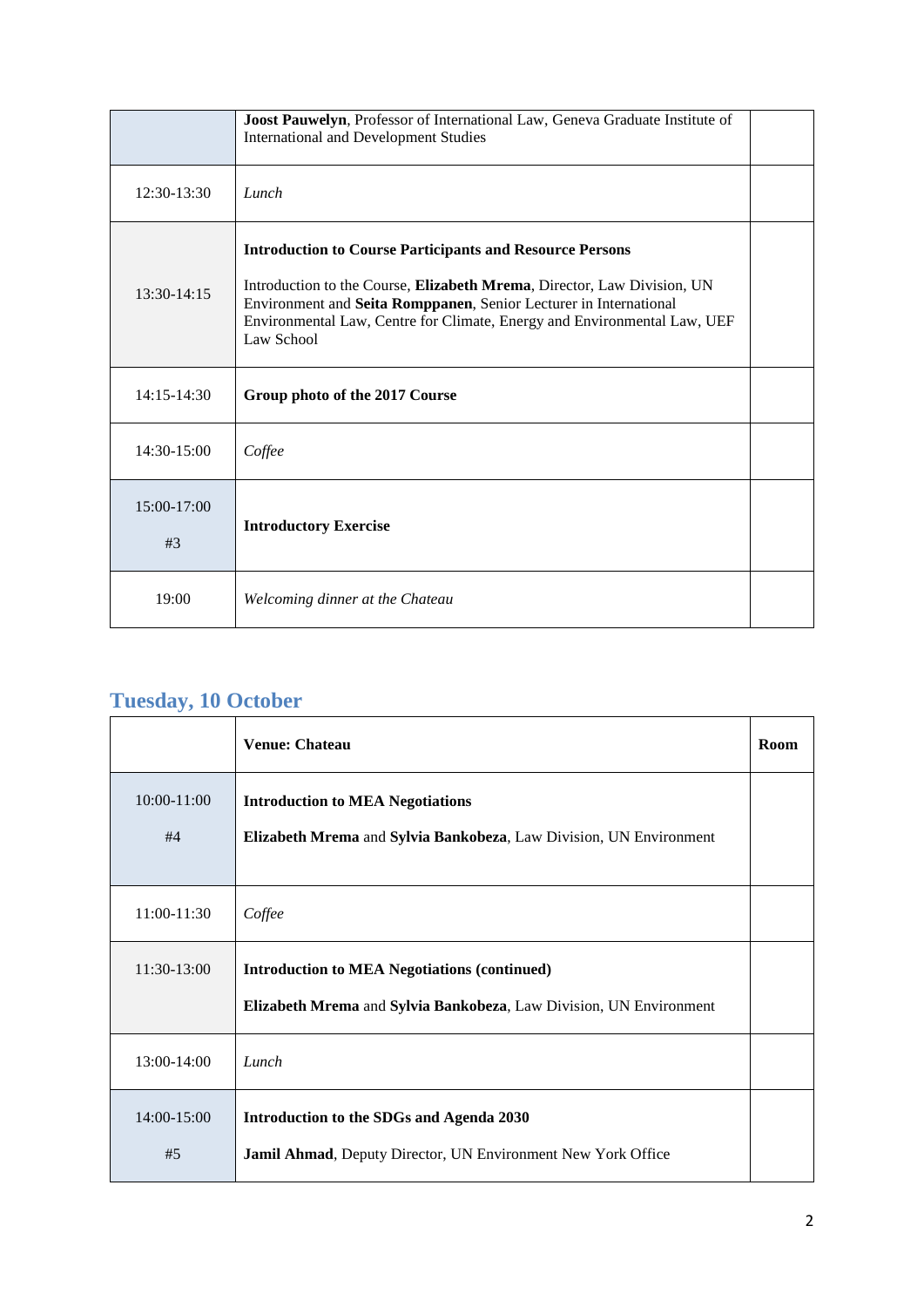| 15:00-15:30         | Coffee                                                                                                                                                                                                  |  |
|---------------------|---------------------------------------------------------------------------------------------------------------------------------------------------------------------------------------------------------|--|
| $15:30-17:00$<br>#6 | <b>Trade as a tool to achieve Sustainable Development</b><br>Jodie Keane, Economic Adviser, Trade Division, Commonwealth Secretariat                                                                    |  |
| $17:10-17:25$       | <b>Introduction to the UEF-UN Environment Course Review</b><br>Seita Romppanen, Senior Lecturer in International Environmental Law,<br>Centre for Climate, Energy and Environmental Law, UEF Law School |  |

# **Wednesday, 11 October**

|                    | <b>Venue: International Environment House 2</b><br>7-9, Chemin de Balexert                                                                                           | Room<br>Rhin |
|--------------------|----------------------------------------------------------------------------------------------------------------------------------------------------------------------|--------------|
| 7:30-10:00         | Transfer to Geneva                                                                                                                                                   |              |
| 10:00-11:00<br>#7  | <b>Trade and Environment in the WTO</b><br>Aik Hoe Lim, Director, WTO Division on Trade and Environment                                                              |              |
| 11:00-11:30        | Coffee                                                                                                                                                               |              |
| 11:30-12:30<br>#8  | <b>Trade and Environment at UN Environment: Towards an Inclusive</b><br><b>Green Economy</b><br>Anja von Moltke, Head, Environment and Trade Hub, UN Environment     |              |
| 12:30-13:30        | Lunch                                                                                                                                                                |              |
| 13:30-14:30<br>#9  | Introducing the Environment and Trade Hub, UN Environment<br>Anja von Moltke, Head, Environment and Trade Hub, UN Environment                                        |              |
| 14:30-15:00        | Coffee                                                                                                                                                               |              |
| 15:00-17:00<br>#10 | <b>Trade and the Inclusive Green Economy</b><br>Taylor Clayton, Environment and Trade Hub, UN Environment<br>Elena Antoni, Environment and Trade Hub, UN Environment |              |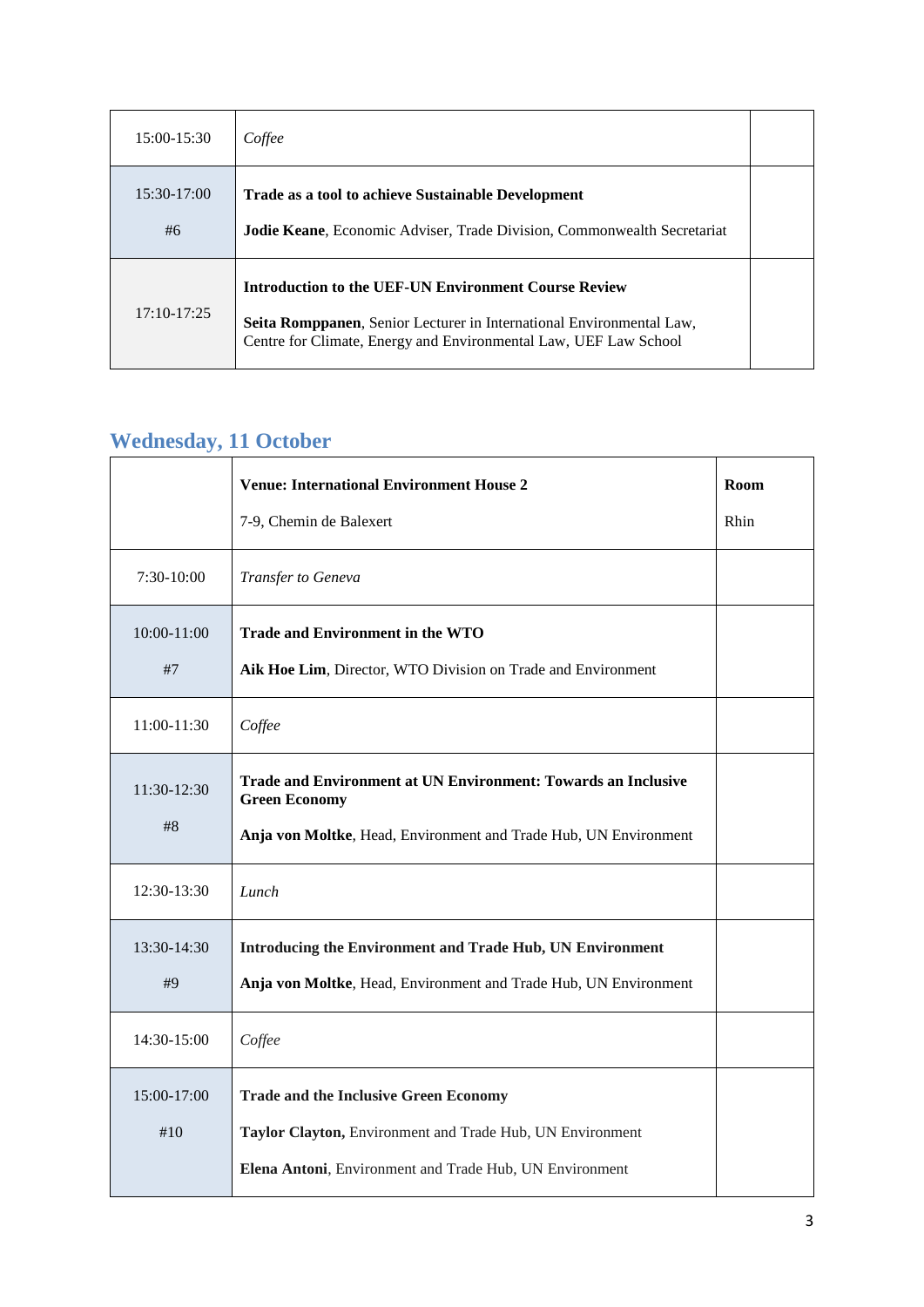|                 | <b>Evening programme in Geneva:</b>                                                  |  |
|-----------------|--------------------------------------------------------------------------------------|--|
| 17:00           | Transportation from the International Environment House to the Geneva<br>city centre |  |
| $17:15 - 19:00$ | Free time to explore Geneva                                                          |  |
| 19:00           | Buffet dinner at restaurant Le Pradier (Rue Pradier 6)                               |  |
| 20:30           | The bus leaves back to the Chateau from the front of the restaurant Le<br>Pradier    |  |

### **Thursday, 12 October**

|                        | <b>Venue: Chateau</b>                                                                                                                                                                 | Room |
|------------------------|---------------------------------------------------------------------------------------------------------------------------------------------------------------------------------------|------|
| $10:00 - 11:00$<br>#11 | <b>Multilateral Negotiations in Practice: The Politics of International</b><br><b>Environmental Negotiations</b><br>Johannah Bernstein, International Environmental Lawyer            |      |
| 11:00-11:30            | Coffee                                                                                                                                                                                |      |
| 11:30-13:00<br>#12     | Multilateral Negotiations in Practice: Strategic and Tactical Considerations<br>of International Environmental Negotiations<br>Johannah Bernstein, International Environmental Lawyer |      |
| 13:00-14:00            | Lunch                                                                                                                                                                                 |      |
| 14:00-15:30<br>#13     | <b>Interactive Workshop on Negotiation Skills and Management: Concrete</b><br>techniques for breakthroughs in negotiations<br>Johannah Bernstein, International Environmental Lawyer  |      |
| 15:30-16:00            | Coffee                                                                                                                                                                                |      |
| $16:00-17:30$          | <b>Interactive Workshop on Negotiation Skills and Management (continued)</b><br>Johannah Bernstein, International Environmental Lawyer                                                |      |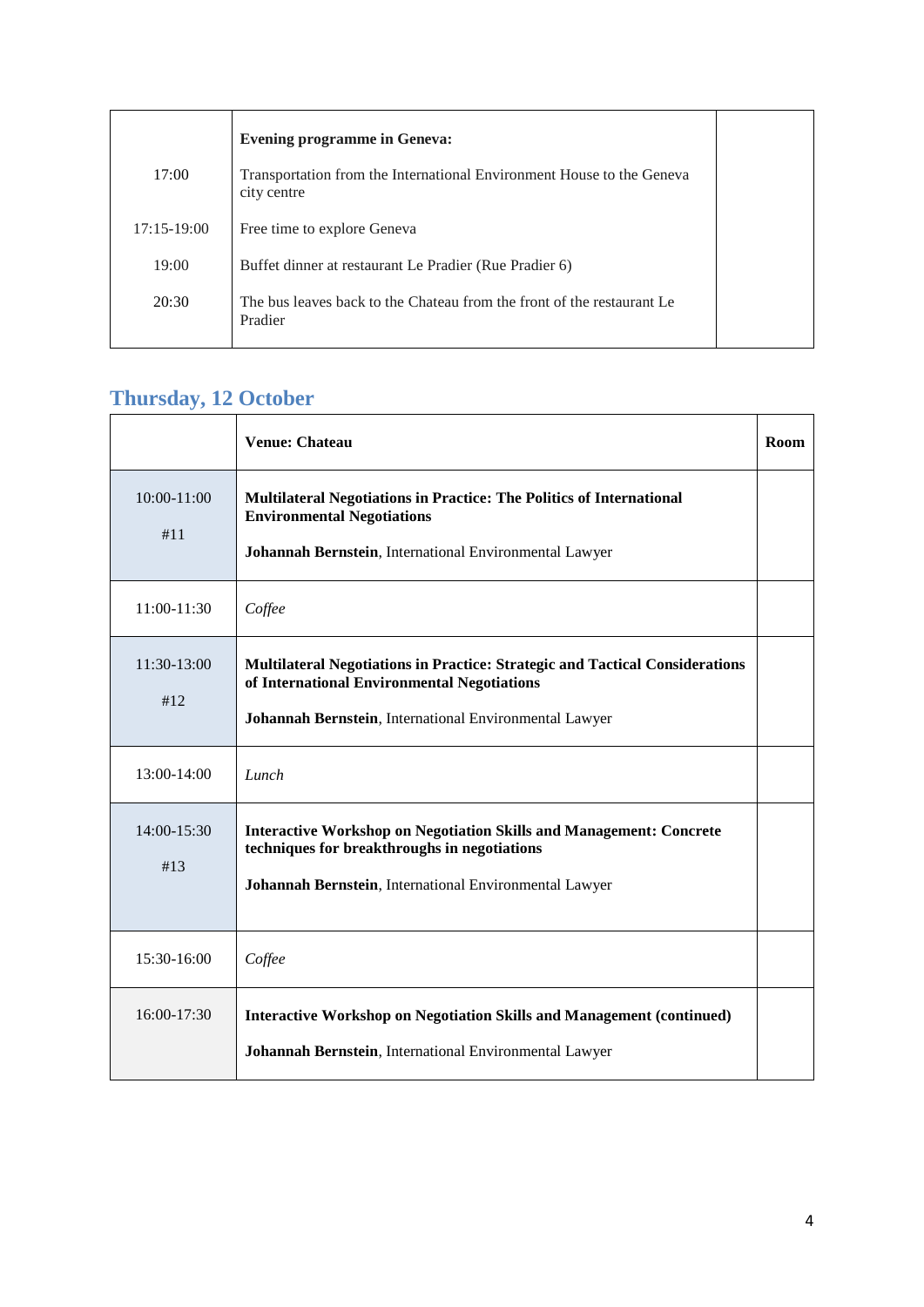# **Friday, 13 October**

|                    | <b>Venue: Chateau</b>                                                                                                                                                                                                                     | Room |
|--------------------|-------------------------------------------------------------------------------------------------------------------------------------------------------------------------------------------------------------------------------------------|------|
| 10:00-11:00<br>#14 | <b>Trade Measures and Specific MEAs: The Case of CITES</b><br>Sofie Flensborg, Special Legal Advisor, CITES Secretariat                                                                                                                   |      |
| 11:00-11:30        | Coffee                                                                                                                                                                                                                                    |      |
| 11:30-12:30<br>#15 | Trade Measures and Specific MEAs: The Case of the Chemicals<br><b>Conventions</b><br>Yvonne Ewang, Legal Officer, Basel, Rotterdam and Stockholm Convention<br>Secretariat                                                                |      |
| 12:30-13:30        | Lunch                                                                                                                                                                                                                                     |      |
| 13:30-14:30<br>#16 | Trade Measures and Specific MEAs: The Case of the Montreal Protocol<br>Gilbert Bankobeza, Chief Legal Affairs and Compliance, Ozone Secretariat                                                                                           |      |
| 14:30-15:00        | Coffee                                                                                                                                                                                                                                    |      |
| 15:00-16:00<br>#17 | Trade Measures and Specific MEAs: The Case of the Climate Regime<br>Kateryna Holzer, Postdoctoral Researcher, World Trade Institute                                                                                                       |      |
| 16:00-17:00<br>#18 | <b>Interactive Discussion: What Role for Trade Measures in Promoting MEA</b><br>Objectives?                                                                                                                                               |      |
| 17:00-17:30        | <b>InforMEA</b> – the United Nations Portal on Multilateral Environmental<br><b>Agreements</b><br>Eva Duer, Legal Officer and Team Leader, Multilateral Environmental<br>Agreements - Knowledge Management, Law Division, UN Environment: |      |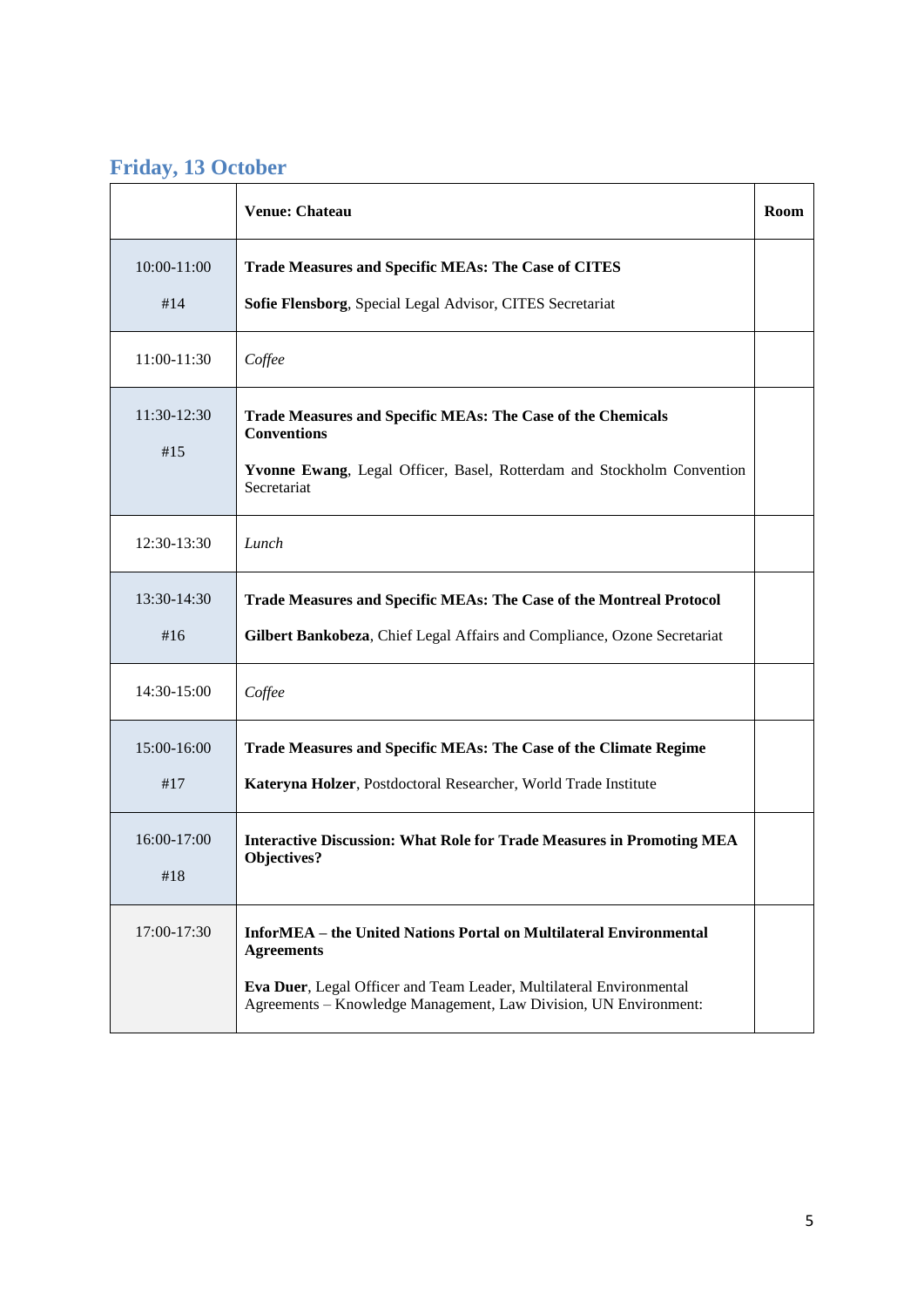### **Saturday, 14 October**

|                        | <b>Venue: Chateau</b>                                                                                                                                                                                       | Room |
|------------------------|-------------------------------------------------------------------------------------------------------------------------------------------------------------------------------------------------------------|------|
| $09:00 - 10:00$<br>#19 | <b>Regional Trade Agreements and Environmental Protection</b><br>Aaron Cosbey, Senior Associate, International Institute for Sustainable<br>Development                                                     |      |
| $10:00 - 10:45$<br>#20 | <b>Mega-regional Trade Agreements and Environmental Protection</b><br>Kateryna Holzer, Postdoctoral Researcher, World Trade Institute                                                                       |      |
| $10:45-11:15$          | Coffee                                                                                                                                                                                                      |      |
| $11:15-12:15$<br>#21   | Guided tour of Challes les Eaux - A guided walk around the Chateau                                                                                                                                          |      |
| $12:15 - 13:15$        | Lunch                                                                                                                                                                                                       |      |
| $13:15-14:30$<br>#22   | <b>Trade and Environment under NAFTA</b><br>Sabaa Khan, Senior Researcher, Centre for Climate, Energy and<br>Environmental Law, UEF Law School & member of the NAFTA Advisory<br>Council on the Environment |      |
| $14:30-15:00$          | <b>Introduction to the Negotiation Exercise</b><br>Sabaa Khan, Kati Kulovesi and Harro van Asselt                                                                                                           |      |
| $15:00-15:45$<br>#23   | Afternoon Programme: Wine tasting at the Chateau wine cellar                                                                                                                                                |      |

# **Sunday, 15 October – No Programme**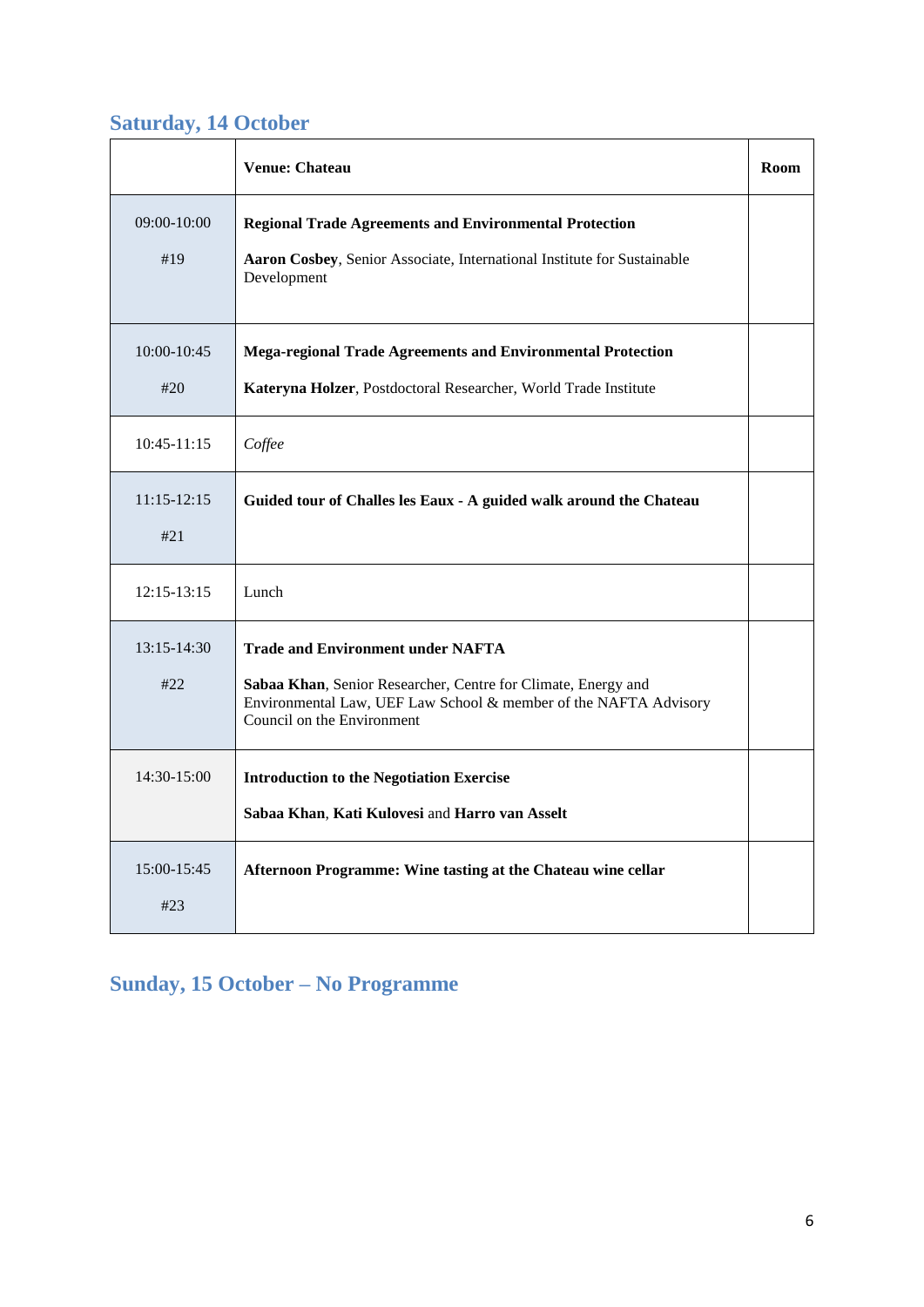### **Monday, 16 October**

|                        | <b>Venue: International Environment House 2</b>                                                                                                                                                                                                                                                                                                                                                                                                                                                                                                                                                                                 | Room |
|------------------------|---------------------------------------------------------------------------------------------------------------------------------------------------------------------------------------------------------------------------------------------------------------------------------------------------------------------------------------------------------------------------------------------------------------------------------------------------------------------------------------------------------------------------------------------------------------------------------------------------------------------------------|------|
|                        | 7-9, Chemin de Balexert                                                                                                                                                                                                                                                                                                                                                                                                                                                                                                                                                                                                         | Rhin |
| 7:30-10:00 am          | Transfer to Geneva                                                                                                                                                                                                                                                                                                                                                                                                                                                                                                                                                                                                              |      |
| $10:00 - 11:00$<br>#24 | <b>State of the International Trade Negotiations after Doha</b><br>Carolyn Deere-Birkbeck, Senior Researcher a Global Economic<br>Governance Programme, Blavatnik School of Government, University of<br>Oxford                                                                                                                                                                                                                                                                                                                                                                                                                 |      |
| 11:00-11:30            | Coffee                                                                                                                                                                                                                                                                                                                                                                                                                                                                                                                                                                                                                          |      |
| 11:30-13:00<br>#25     | <b>WTO Environment-related Cases</b><br>Daniel Ramos, Legal Officer, Division on Trade and Environment, World<br><b>Trade Organization</b>                                                                                                                                                                                                                                                                                                                                                                                                                                                                                      |      |
| 13:00-14:00            | Lunch                                                                                                                                                                                                                                                                                                                                                                                                                                                                                                                                                                                                                           |      |
| 14:00-15:00<br>#26     | Roundtable: Trade in the Context of the Sustainable Development<br>Goals<br>Moderators: Prof Kati Kulovesi, Prof Harro van Asselt & Dr Sabaa Khan,<br><b>UEF Law School</b><br><b>Panellists:</b><br>Taylor Clayton, Environment and Trade Consultant, UN Environment<br>Regina Asariotis, Chief, Policy and Legislation Section, UN Conference<br>on Trade and Development,<br>Karsten Steinfatt, Counsellor, Division on Trade and Environment,<br>World Trade Organization<br>Layla Hughes, Senior Attorney, Centre for International Environmental<br>Law<br>Gracia Marín Durán, Senior Lecturer, University College London |      |
| 15:00-15:30            | Coffee                                                                                                                                                                                                                                                                                                                                                                                                                                                                                                                                                                                                                          |      |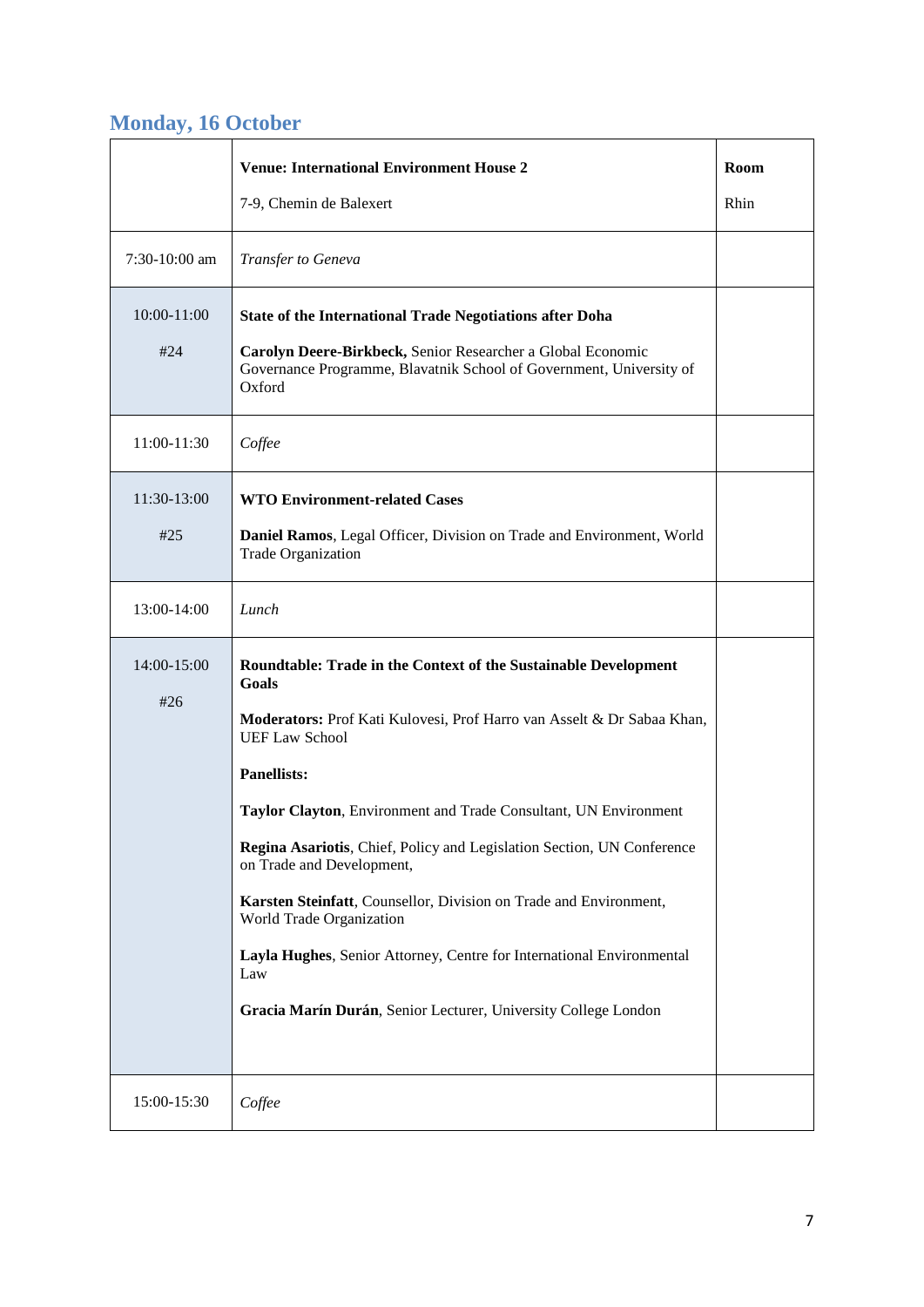| 15:30-17:00   | <b>Roundtable: Trade in the Context of the Sustainable Development</b><br><b>Goals</b> (continued) |  |
|---------------|----------------------------------------------------------------------------------------------------|--|
|               | <b>Evening programme in Chambéry</b>                                                               |  |
| 17:00         | Transportation from the International Environment House to the Chambéry<br>city centre             |  |
| $18:30-20:30$ | Free time to explore Chambéry & have dinner at own cost                                            |  |
| 20:30         | The bus leaves back to the Chateau                                                                 |  |

# **Tuesday, 17 October**

|                      | <b>Venue: Chateau</b>                                                                                                                              | Room |
|----------------------|----------------------------------------------------------------------------------------------------------------------------------------------------|------|
| $10:00-11:00$<br>#27 | <b>Negotiation Exercise</b><br>Harro van Asselt, Kati Kulovesi and Sabaa Khan, Centre for Climate,<br>Energy and Environmental Law, UEF Law School |      |
| 11:00-11:30          | Coffee                                                                                                                                             |      |
| 11:30-12:30          | <b>Negotiation Exercise (continued)</b>                                                                                                            |      |
| 12:30-13:30          | Lunch                                                                                                                                              |      |
| 13:00-15:00          | <b>Negotiation Exercise (continued)</b>                                                                                                            |      |
| 15:00-15:30          | Coffee                                                                                                                                             |      |
| 15:30-17:00          | <b>Negotiation Exercise (continued)</b>                                                                                                            |      |

### **Wednesday, 18 October**

|             | Venue: Chateau                                                                                                             | Room |
|-------------|----------------------------------------------------------------------------------------------------------------------------|------|
| 10:00-11:00 | <b>Negotiation Exercise (continued)</b>                                                                                    |      |
|             | <b>Harro van Asselt, Kati Kulovesi and Sabaa Khan, Centre for Climate,</b><br>Energy and Environmental Law, UEF Law School |      |